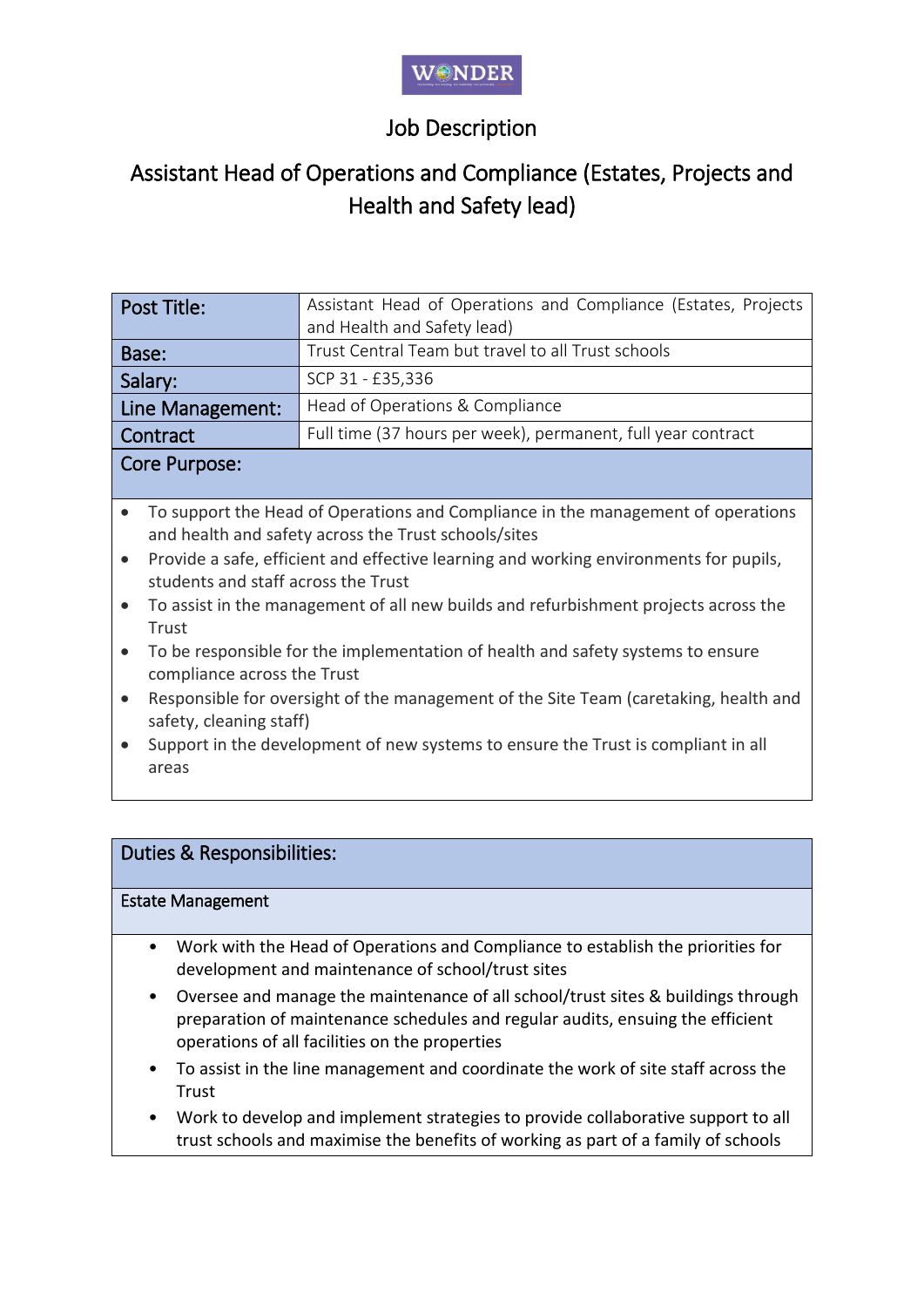## $W@{\sf NDEF}$

- To assist in the management of capital/building projects ensuring the best value is achieved and the highest standard of work
- Develop trusts schools/sites to be more energy efficient, to improve the environmental footprint
- Manage the security of the school sites, ensuring that all sites meet all safeguarding and health and safety legislation

#### Project Management

- To oversee refurbishment projects of all Trust schools
- To liaise and work with site teams and contractors to oversee work on site
- To develop, implement and monitor a program of works across all schools

#### Compliance and Health and Safety

- To have oversight of Safeguarding policy and practice.
- Maintain portfolios of up-to-date risk assessments, safe working procedures, and COSHH assessments and communicate to staff as appropriate
- To assist in formulating, monitoring and implementing the Trust's Health & Safety policy trust wide, to comply with the requirements of the Health & Safety at Work Act and other legislation.
- Ensure coordination and compliance across all sites with relevant risk assessments and legislation, ensuring that schools are safe for the pupils, students and staff.
- Use risk assessments tools where appropriate to establish hazards within schools and the associated risks involved. Look to mitigate and manage in line with risk assessment and management process
- Oversee the process and procedure for internal and external events/activities and trips as the Educational Visits Co-Ordinator, working with executive team and headteachers
- To carry out Health, Safety and Environmental audits and make appropriate recommendations
- To identify and develop/source appropriate training for staff on matters relating to Health and Safety and compliance
- To ensure an accurate system for recording health and safety data across the trust
- Work with Head of Operations and Compliance and the Head of Personnel & Staff Wellbeing on areas of Health & Safety and compliance that directly impact on staff, including stress management, DSE assessments etc.

#### Leadership and Management

- To play an active role as part of the Central Team in supporting all schools, building strong working relationships with key stakeholders
- To contribute to the priorities and actions within the Trust Improvement Plan, working collectively as a Central Team to deliver.
- To assist in the reporting and monitoring of KPIs for all schools
- Ensure a clear process for cyclical maintenance and compliance, with regular monitoring and audits
- To oversee the line management of site, health & safety and cleaning staff
- To assist in the management the appraisal process for all staff within teams, delegating to supervisors where appropriate
- Support in the induction and training of staff within the team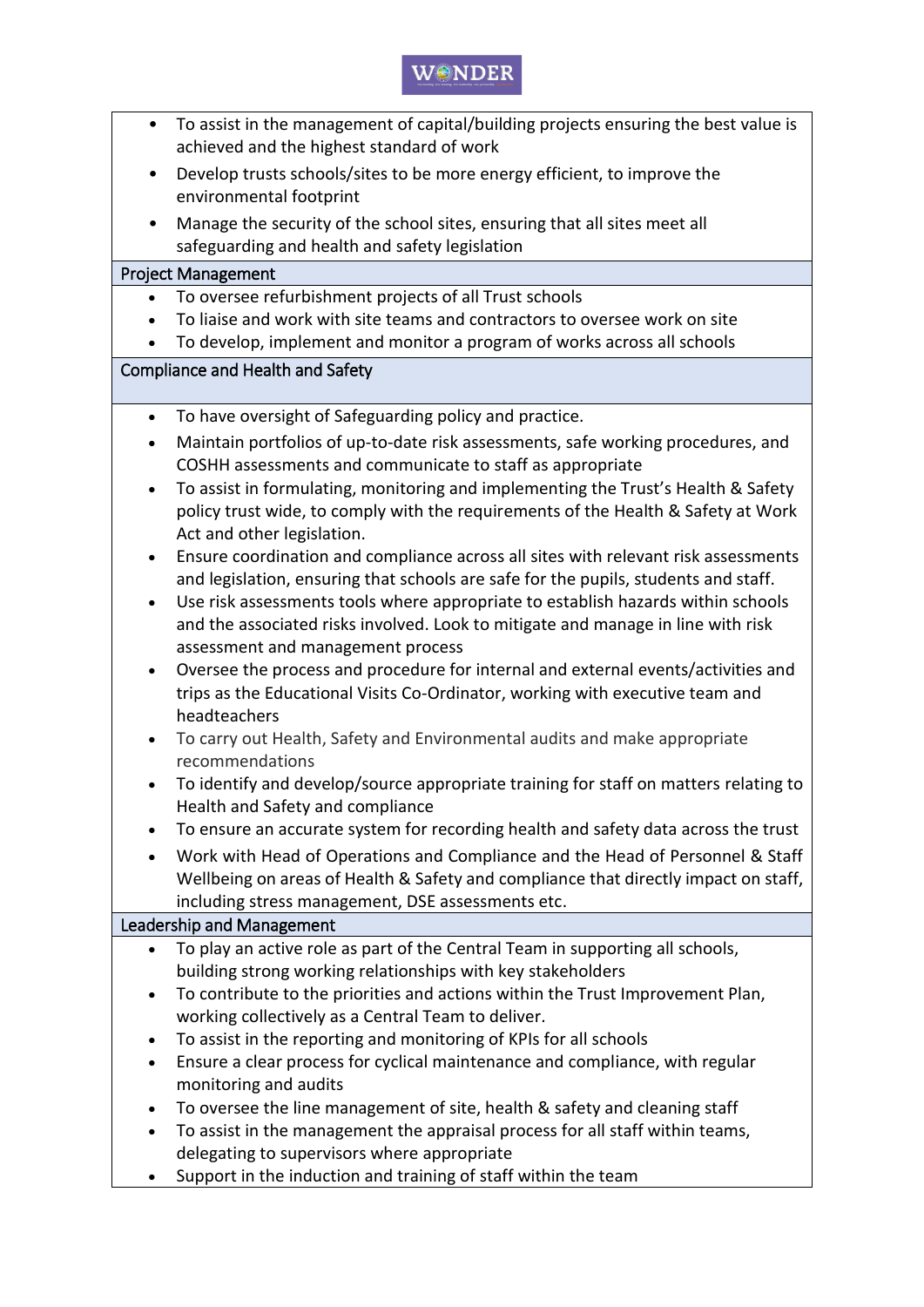## PERSON SPECIFICATION – ASSISTANT HEAD OF OPERATIONS AND COMPLIANCE (ESTATES, PROJECTS AND HEALTH & SAFETY LEAD)

| Criteria                                                                                                                                                                     | Essential | Desirable | Evidence |  |  |
|------------------------------------------------------------------------------------------------------------------------------------------------------------------------------|-----------|-----------|----------|--|--|
| Qualifications                                                                                                                                                               |           |           |          |  |  |
| Health and Safety Qualification, e.g NEBOSH,<br><b>IOSH Managing Safely</b>                                                                                                  | $\chi$    |           | A/C      |  |  |
| Project Management Qualification                                                                                                                                             |           | Χ         | A/C      |  |  |
| <b>Experience</b>                                                                                                                                                            |           |           |          |  |  |
| Minimum of 3 years experience in a similar role                                                                                                                              | X         |           | A/R/I    |  |  |
| Proven experience of creating and maintain<br>Health and Safety practices                                                                                                    | Χ         |           | A/I/R    |  |  |
| Proven experience of reviewing method<br>statements, risk assessments and safe methods<br>of working                                                                         | X         |           | A/I/R    |  |  |
| Recent and relevant experience of working in<br>and education or comparable environment                                                                                      |           | Χ         | A/R/I    |  |  |
| Demonstratable project management<br>experience                                                                                                                              |           | X         | A/R/I    |  |  |
| Experience of successful staff management                                                                                                                                    | Χ         |           | A/R/I    |  |  |
| Knowledge and Understanding                                                                                                                                                  |           |           |          |  |  |
| Full understanding of the Health and Safety<br>procedures and practice as it applies to the<br>working undertaken in facilities management or<br>estates roles and workplace | Χ         |           | A/R/I    |  |  |
| Understanding of the education sector and<br>issues that may impact on area of work                                                                                          |           | X         | A/R/I    |  |  |
| Understanding of the roles of WLP, Board of<br>Trustees and Local Governing Body                                                                                             |           | X         | A/R/I    |  |  |
| <b>Personal Skills &amp; Attributes</b>                                                                                                                                      |           |           |          |  |  |
| Ability to remain resilient, positive, enthusiastic<br>and good humoured when working under<br>pressure                                                                      | X         |           | A/R/I    |  |  |
| Ability to multitask and prioritise workload, and<br>agree priorities of the teams                                                                                           | Χ         |           | A/R/I    |  |  |